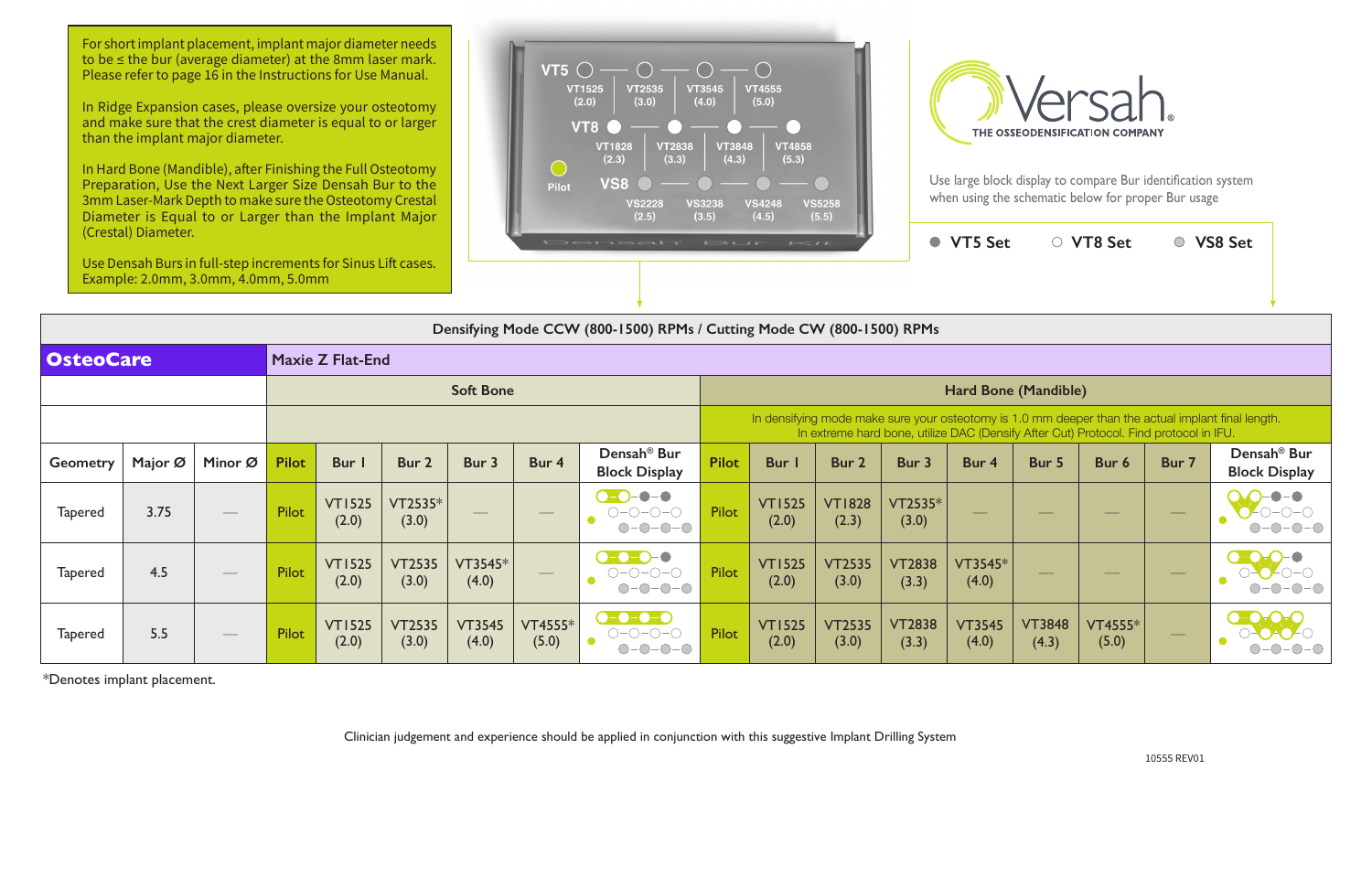

|                  | Densifying Mode CCW (800-1500) RPMs / Cutting Mode CW (800-1500) RPMs |                   |              |                        |                        |                                |                                                                                                                                                                                             |                                                                                                                                                                                                                                                                                                                                                                                 |                             |                        |                        |                        |                                |               |                                |               |                                                 |
|------------------|-----------------------------------------------------------------------|-------------------|--------------|------------------------|------------------------|--------------------------------|---------------------------------------------------------------------------------------------------------------------------------------------------------------------------------------------|---------------------------------------------------------------------------------------------------------------------------------------------------------------------------------------------------------------------------------------------------------------------------------------------------------------------------------------------------------------------------------|-----------------------------|------------------------|------------------------|------------------------|--------------------------------|---------------|--------------------------------|---------------|-------------------------------------------------|
| <b>OsteoCare</b> | <b>Classic Advanced</b>                                               |                   |              |                        |                        |                                |                                                                                                                                                                                             |                                                                                                                                                                                                                                                                                                                                                                                 |                             |                        |                        |                        |                                |               |                                |               |                                                 |
|                  |                                                                       |                   |              |                        |                        | <b>Soft Bone</b>               |                                                                                                                                                                                             |                                                                                                                                                                                                                                                                                                                                                                                 | <b>Hard Bone (Mandible)</b> |                        |                        |                        |                                |               |                                |               |                                                 |
|                  |                                                                       |                   |              |                        |                        |                                | In densifying mode make sure your osteotomy is 1.0 mm deeper than the actual implant final length.<br>In extreme hard bone, utilize DAC (Densify After Cut) Protocol. Find protocol in IFU. |                                                                                                                                                                                                                                                                                                                                                                                 |                             |                        |                        |                        |                                |               |                                |               |                                                 |
| <b>Geometry</b>  | Major Ø                                                               | Minor Ø           | <b>Pilot</b> | Bur I                  | Bur 2                  | Bur 3                          | Bur 4                                                                                                                                                                                       | Densah <sup>®</sup> Bur<br><b>Block Display</b>                                                                                                                                                                                                                                                                                                                                 | <b>Pilot</b>                | <b>Bur</b> I           | Bur 2                  | Bur 3                  | Bur 4                          | Bur 5         | Bur 6                          | Bur 7         | Densah <sup>®</sup> Bur<br><b>Block Display</b> |
| Straight         | 3.0                                                                   |                   | Pilot        | <b>VT1828</b><br>(2.3) | VS2228*<br>(2.5)       |                                |                                                                                                                                                                                             | $\bullet-\bullet$<br>$O$ -0-0-0                                                                                                                                                                                                                                                                                                                                                 | Pilot                       | <b>VT1525</b><br>(2.0) | <b>VT1828</b><br>(2.3) | VS2228*<br>(2.5)       |                                |               |                                |               |                                                 |
| Straight         | 3.75                                                                  | $\hspace{0.05cm}$ | Pilot        | <b>VT1525</b><br>(2.0) | VT2535*<br>(3.0)       | $\overbrace{\hspace{25mm}}^{}$ |                                                                                                                                                                                             | $\begin{picture}(20,20) \put(0,0){\line(1,0){10}} \put(15,0){\line(1,0){10}} \put(15,0){\line(1,0){10}} \put(15,0){\line(1,0){10}} \put(15,0){\line(1,0){10}} \put(15,0){\line(1,0){10}} \put(15,0){\line(1,0){10}} \put(15,0){\line(1,0){10}} \put(15,0){\line(1,0){10}} \put(15,0){\line(1,0){10}} \put(15,0){\line(1,0){10}} \put(15,0){\line(1$<br>$O-O-O-O-O$<br>$O-O-O-O$ | Pilot                       | <b>VT1828</b><br>(2.3) | <b>VT2838</b><br>(3.3) | VS3238*<br>(3.5)       | $\overbrace{\hspace{25mm}}^{}$ | $\frac{1}{2}$ | $\overbrace{\hspace{25mm}}^{}$ | $\frac{1}{2}$ |                                                 |
| Straight         | 4.5                                                                   | $\hspace{0.05cm}$ | Pilot        | <b>VT1525</b><br>(2.0) | <b>VT2535</b><br>(3.0) | VT3545*<br>(4.0)               | $\hspace{0.05cm}$                                                                                                                                                                           | $-$ 0-0-0<br>$O-O-O-O$<br>$-O$ - $O$                                                                                                                                                                                                                                                                                                                                            | Pilot                       | <b>VT1525</b><br>(2.0) | <b>VT2535</b><br>(3.0) | <b>VT2838</b><br>(3.3) | VT3545*<br>(4.0)               | $\frac{1}{2}$ | $\overline{\phantom{a}}$       | $\frac{1}{2}$ |                                                 |

For short implant placement, implant major diameter needs to be ≤ the bur (average diameter) at the 8mm laser mark. Please refer to page 16 in the Instructions for Use Manual.

\*Denotes implant placement.

Clinician judgement and experience should be applied in conjunction with this suggestive Implant Drilling System

In Ridge Expansion cases, please oversize your osteotomy and make sure that the crest diameter is equal to or larger than the implant major diameter.

In Hard Bone (Mandible), after Finishing the Full Osteotomy Preparation, Use the Next Larger Size Densah Bur to the 3mm Laser-Mark Depth to make sure the Osteotomy Crestal Diameter is Equal to or Larger than the Implant Major (Crestal) Diameter.

Use Densah Burs in full-step increments for Sinus Lift cases. Example: 2.0mm, 3.0mm, 4.0mm, 5.0mm





Use large block display to compare Bur identification system when using the schematic below for proper Bur usage